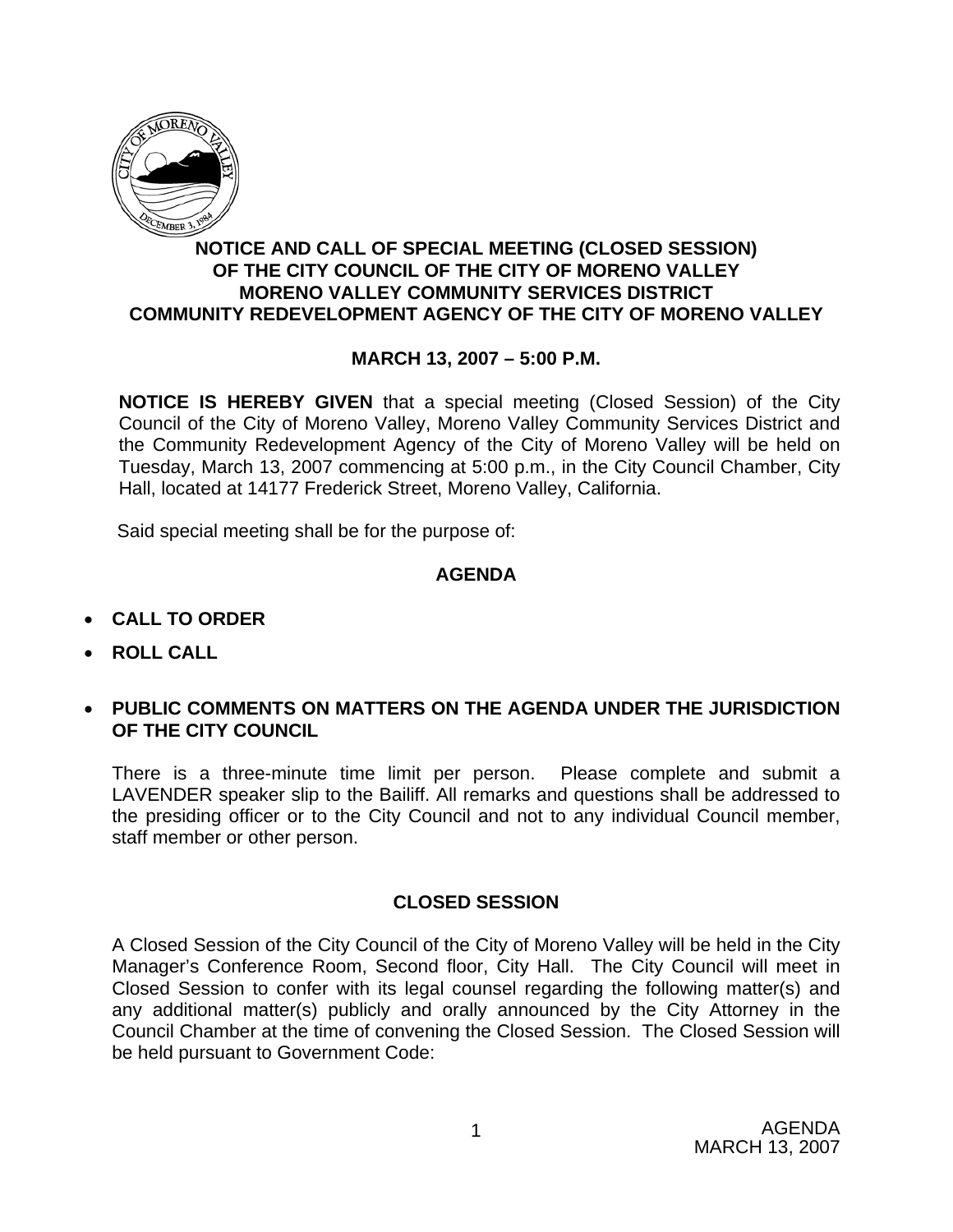- 1) SECTION 54956.9(b)(1) CONFERENCE WITH LEGAL COUNSEL SIGNIFICANT EXPOSURE TO LITIGATION Number of Cases: 4
- 2) SECTION 54956.9(c) CONFERENCE WITH LEGAL COUNSEL INITIATION OF LITIGATION Number of Cases: 4
- 3) SECTION 54956.8 CONFERENCE WITH REAL PROPERTY NEGOTIATOR
	- a) City's Negotiator: Robert G. Gutierrez & Rick Hartmann Under Negotiation: Price and terms of payment

| <b>APN</b>  | Owner                        | <b>Negotiating for the owner</b>          |
|-------------|------------------------------|-------------------------------------------|
| 291-191-001 | Eugene Gabrych               | Marcelle Williams - Lee                   |
| 291-191-002 | Armando Heredia              | and Associates<br>Marcelle Williams - Lee |
| 291-191-003 | Michael O'Malley             | and Associates<br>Marcelle Williams - Lee |
| 291-191-004 | <b>Ekinomo Odufalu</b>       | and Associates<br>Marcelle Williams - Lee |
| 291-191-006 | <b>Francisco Valdez</b>      | and Associates<br>Marcelle Williams - Lee |
| 291-191-007 | <b>Margaret Cameron</b>      | and Associates<br>Marcelle Williams - Lee |
| 291-191-008 | Donald Ortego                | and Associates<br>Marcelle Williams - Lee |
| 291-191-009 | Donald Ortego                | and Associates<br>Marcelle Williams - Lee |
| 291-191-010 | Carolyn A. Jacques, LT       | and Associates<br>Marcelle Williams - Lee |
| 291-191-011 | <b>Estate of Keith Small</b> | and Associates<br>Marcelle Williams - Lee |
| 291-191-012 | Antonio Anaya                | and Associates<br>Marcelle Williams - Lee |
| 291-191-013 | <b>Fred Chang</b>            | and Associates<br>Marcelle Williams - Lee |
|             |                              | and Associates                            |